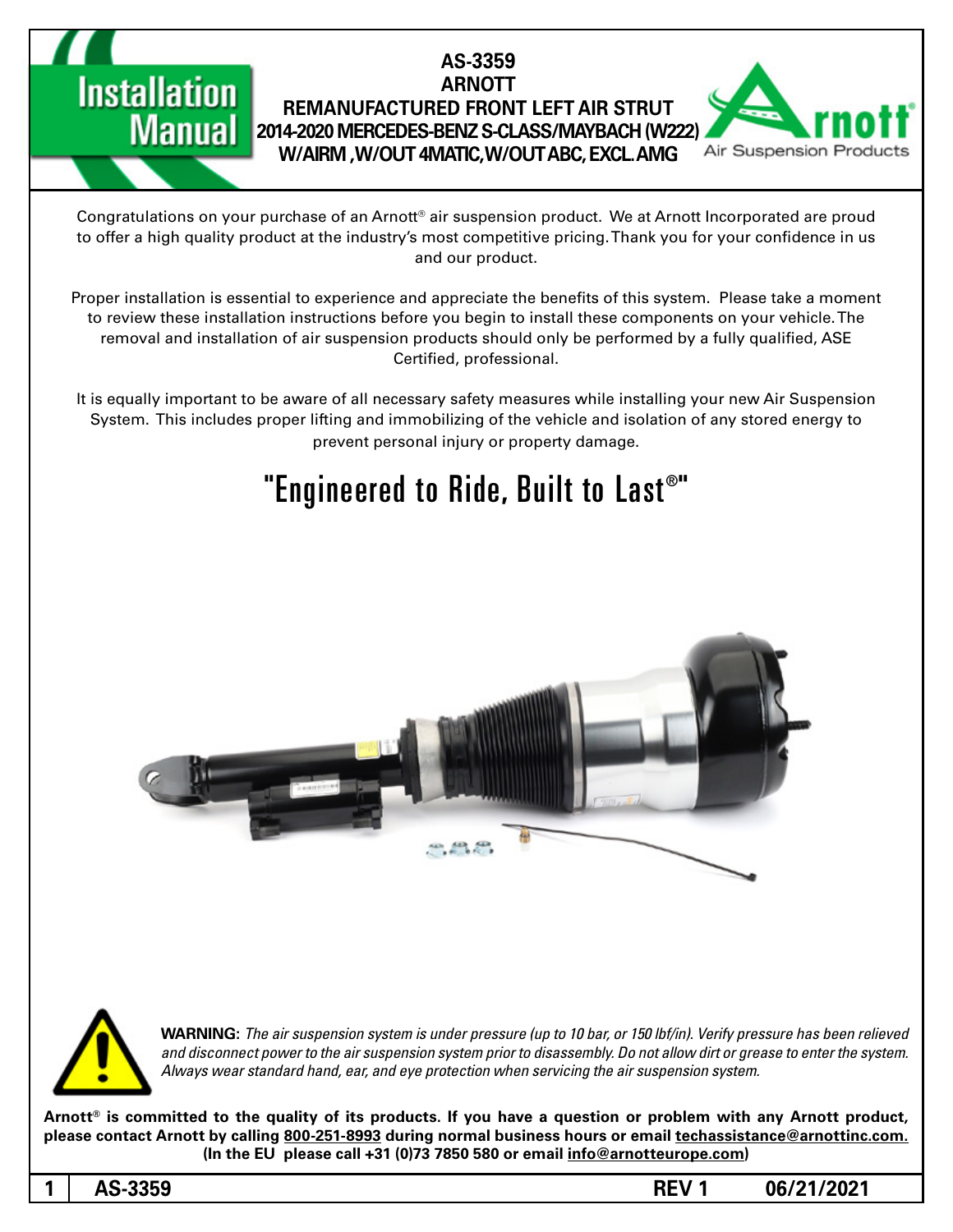# **Installation**

#### **AS-3359 ARNOTT REMANUFACTURED FRONT LEFT AIR STRUT Manual Replant (2014-2020 MERCEDES-BENZ S-CLASS/MAYBACH (W222) W/AIRM, W/OUT 4MATIC, W/OUT ABC, EXCL. AMG**



### **GENERAL INFORMATION:**

Reading this manual signifies your agreement to the terms of the general release, waiver of liability, and hold harmless agreement, the full text of which is available at www.arnottinc.com.

- $\bullet$  Not to be stored below 5<sup>o</sup>F (-15<sup>o</sup>C) and above 122<sup>o</sup>F (50<sup>o</sup>C).
- Avoid damage to air lines and cables.
- Removal and installation is only to be performed by fully qualified personnel.
- Use car manufacturer's diagnostic software.

**CAUTION:** Damage to the vehicle and air suspension system can be incurred if work is carried out in a manner other than specified *in the instructions or in a different sequence.* 



 *to how on manual s'owner your consult components electric with working while circuits short of possibility the avoid To* disconnect your battery.



Consult your vehicle owner's manual, service manual, or car dealer for the correct jacking points on your vehicle and for additional care, safety and maintenance instructions. Under no circumstances should any work be completed underneath the vehicle if it is not adequately supported, as serious injuries and death can occur.

### **AIR STRUT REMOVAL**

- 1. RAISE VEHICLE AT LIFTING POINTS PRESCRIBED BY MANUFACTURER
- 2. REMOVE APPLICABLE ENGINE BAYTRIM TO GAIN ACCESS TO THE TOP STRUT MOUNT. (FIGURES 1, 2)





**FIGURE 1** FIGURE 2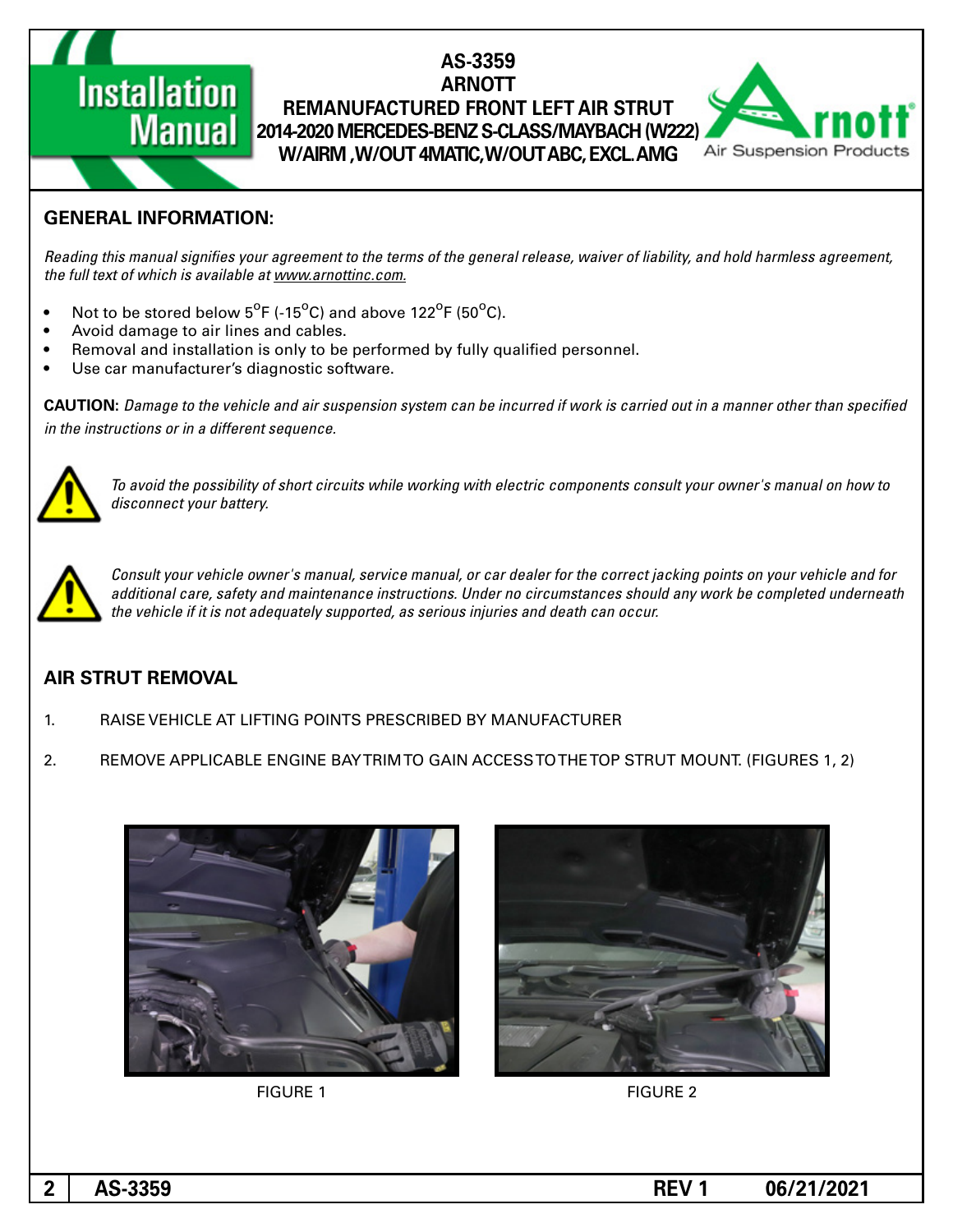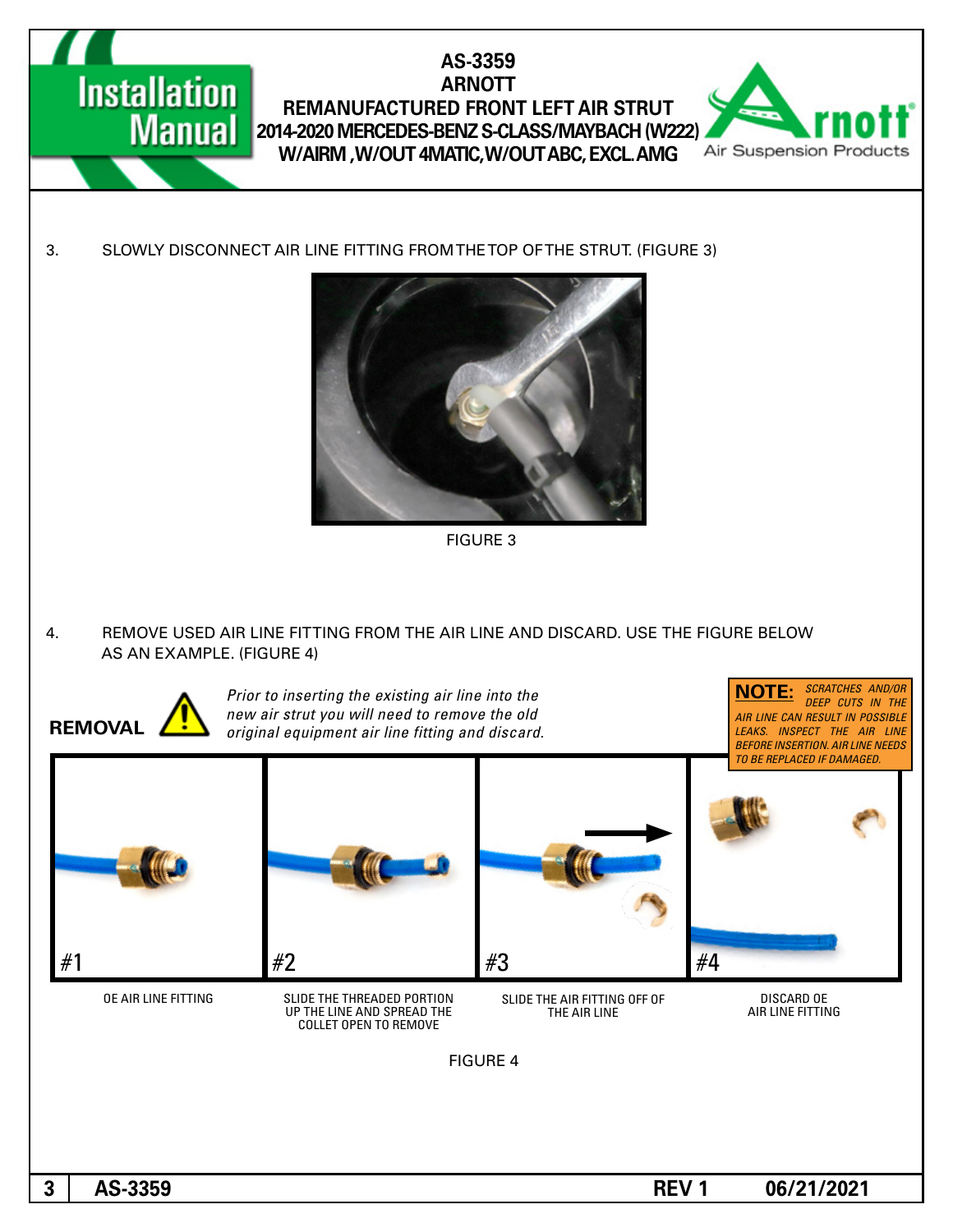## **Installation**

### AS-3359 **ARNOTT REMANUFACTURED FRONT LEFT AIR STRUT Manual 2014-2020 MERCEDES-BENZ S-CLASS/MAYBACH (W222) W/AIRM, W/OUT 4MATIC, W/OUT ABC, EXCL. AMG**



5. REMOVE FRONT LEFT WHEEL. (FIGURE 5)



**FIGURE 5** 

6. DISCONNECT THE TWO (2) ELECTRICAL CONNECTORS FROM THE STRUT. (FIGURES 6, 7)









7. UNROUTE THE LINES AND DISCONNECT THE STRUT WIRE HARNESS FROM THE LOWER MOUNT OF THE STRUT. (FIGURES 8, 9)







**06/21/2021 -4** AS-3359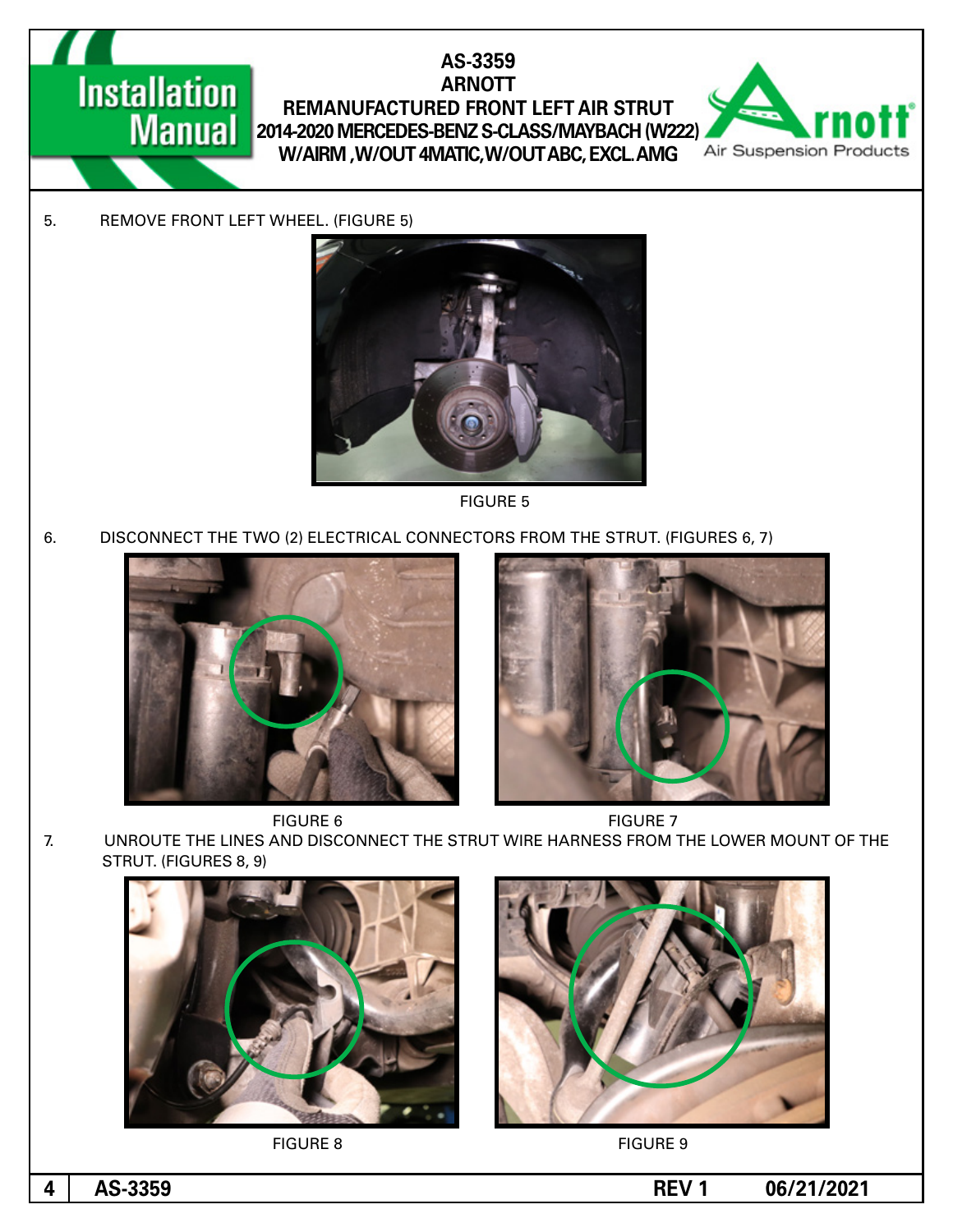



FIGURE 10 FIGURE 11



9. REMOVE THE THREE (3) TOP MOUNT NUTS. (FIGURE 12)



**FIGURE 12** 

10. REMOVE BOLT AND NUT FROM SPINDLE AND DISCONNECT. (FIGURES 13, 14)







**06/21/2021 1 REV -3359AS 5**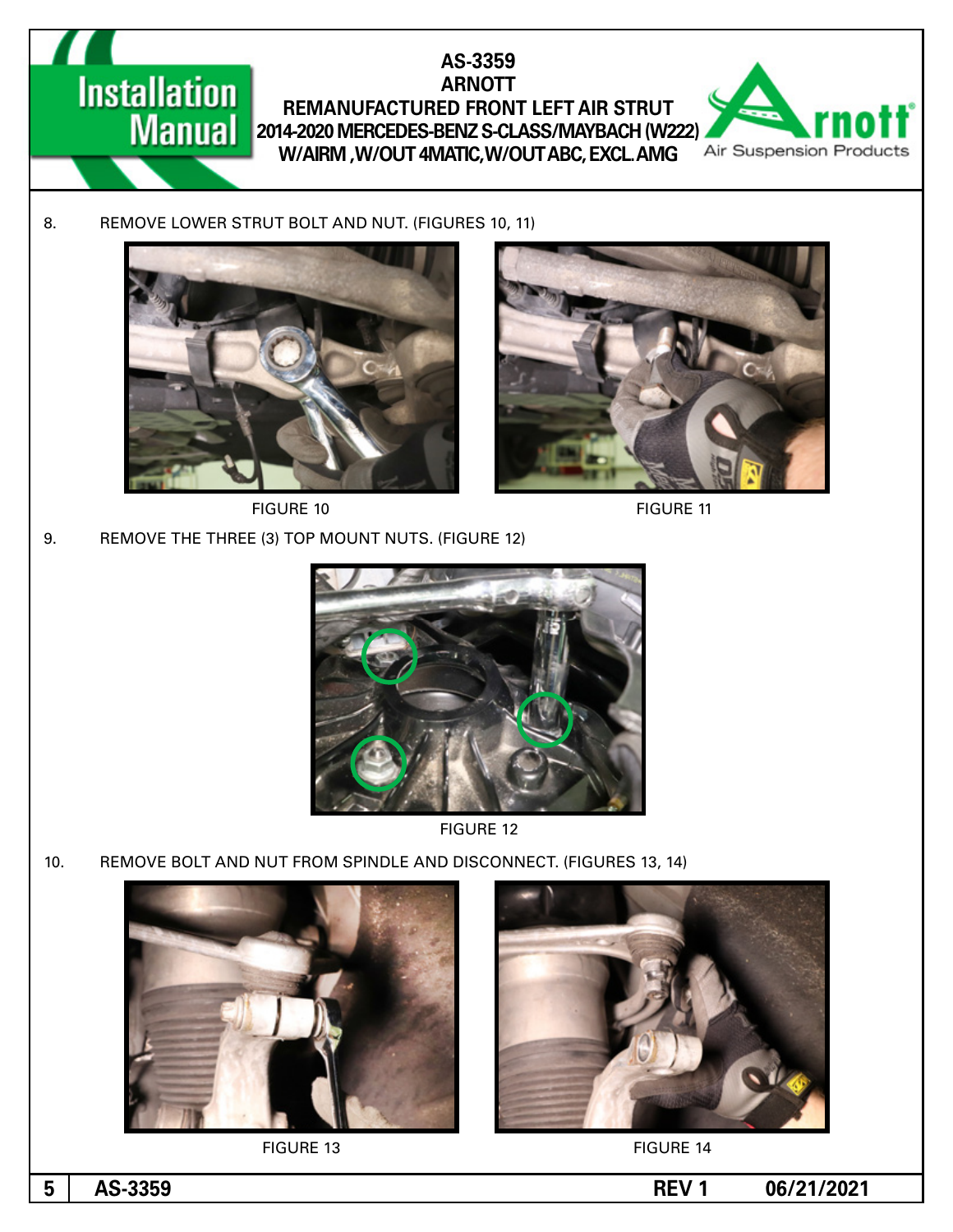

### AS-3359 **ARNOTT** REMANUFACTURED FRONT LEFT AIR STRUT 2014-2020 MERCEDES-BENZ S-CLASS/MAYBACH (W222) W/AIRM ,W/OUT 4MATIC,W/OUT ABC, EXCL. AMG



11. REMOVE THE STRUT FROM THE VEHICLE. (FIGURE 15)



**FIGURE 15** 

12. REMOVAL COMPLETE.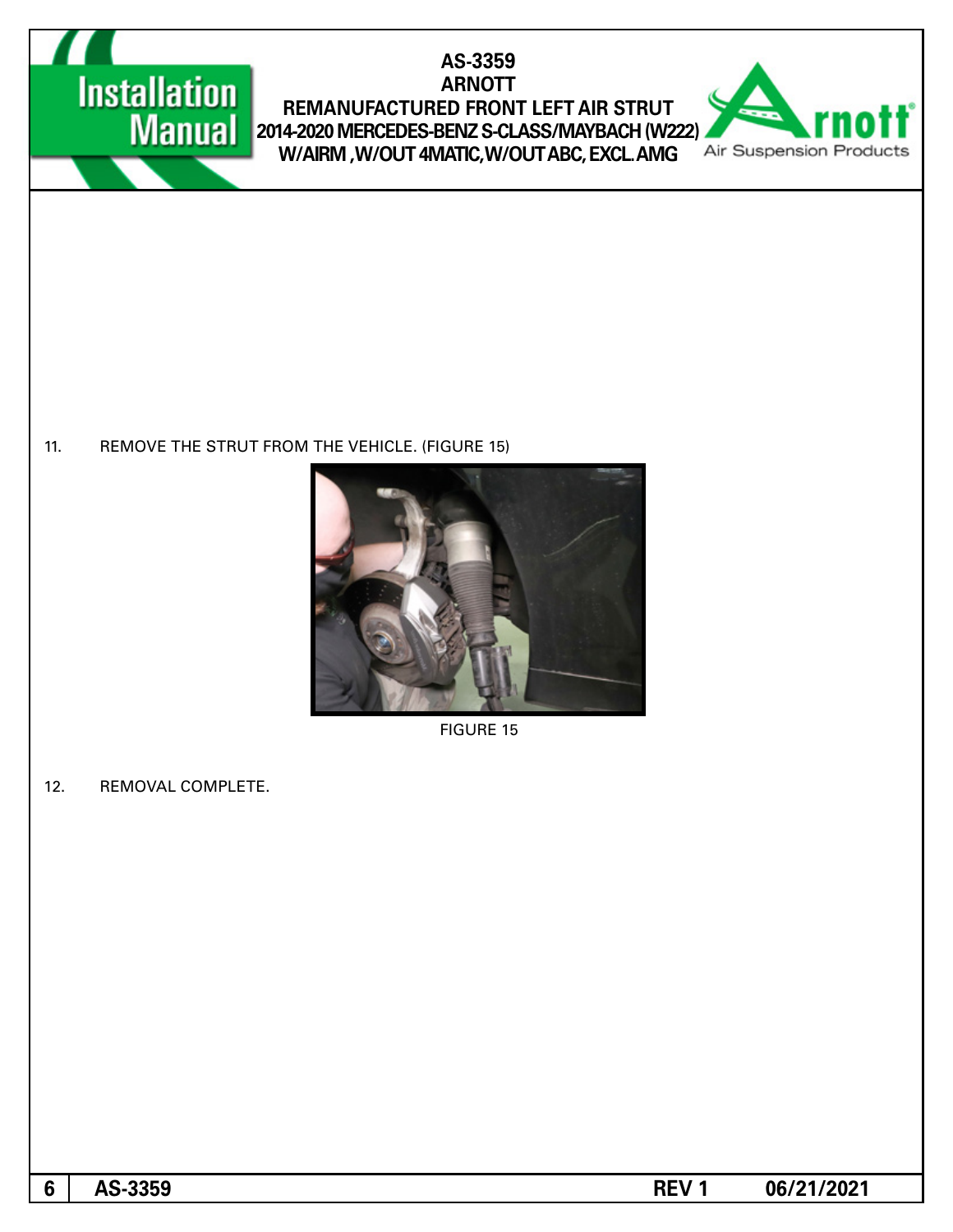



#### **AIR STRUT INSTALLATION**



*Tighten all nuts and bolts to manufacturer's specifications during the installation process.* 

1. REMOVE THE SHIPPING PLUG FROM THE CHECK VALVE AND INSTALL THE VOSS FITTING FROM THE PROVIDED ACCESSORY KIT ON TO THE ARNOTT AIR STRUT. REMOVE THE SHIPPING PIN FROM THE VOSS FITTING. (FIGURES 16, 17, 18)



**FIGURE 16** 





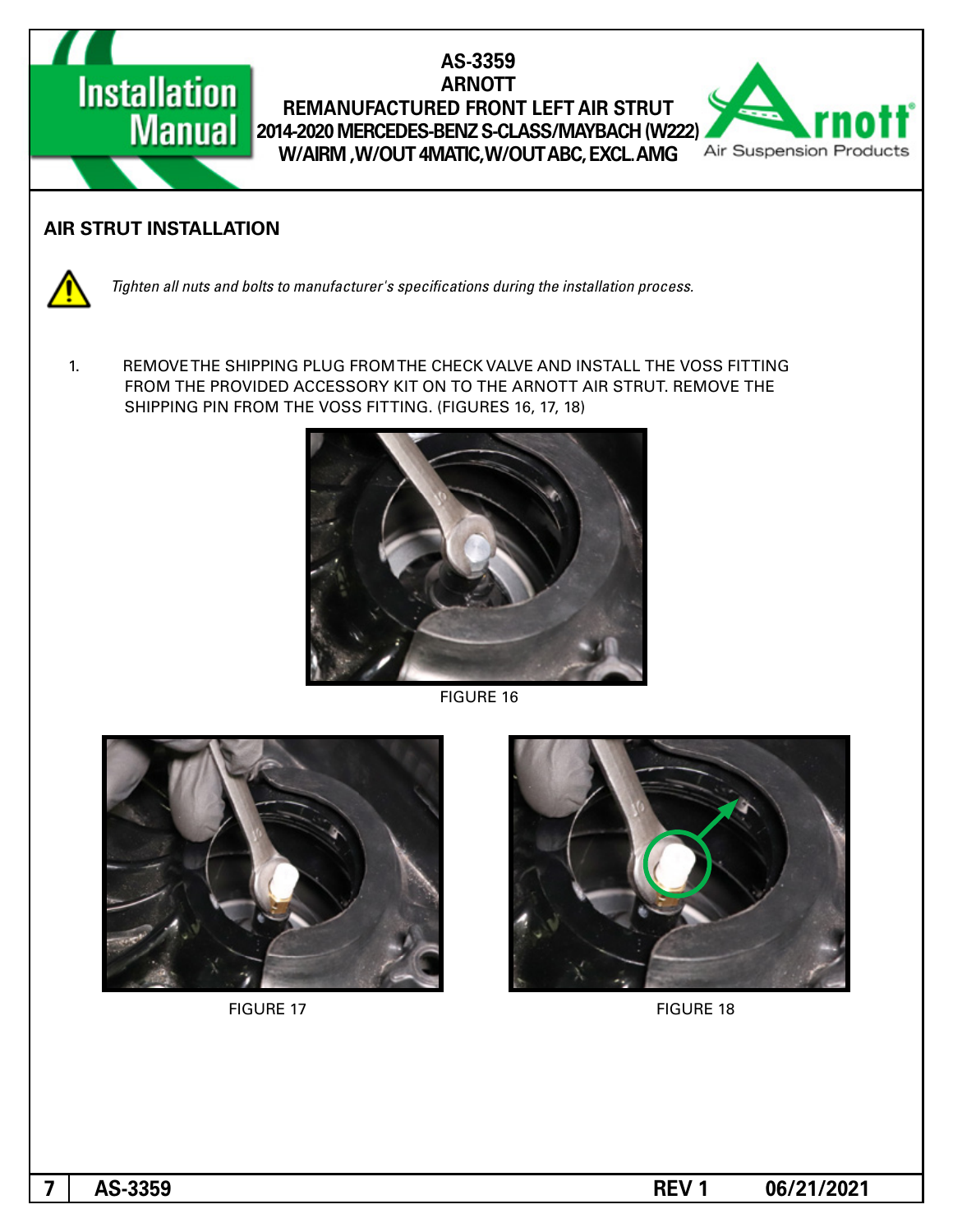

AS-3359 **ARNOTT REMANUFACTURED FRONT LEFT AIR STRUT Manual 2014-2020 MERCEDES-BENZ S-CLASS/MAYBACH (W222) W/AIRM, W/OUT 4MATIC, W/OUT ABC, EXCL. AMG** 



2. INSTALL THE ARNOTT STRUT IN THE VEHICLE. (FIGURE 19)



**FIGURE 19** 

3. RECONNECT THE SPINDLE TO INSTALL THE BOLT AND NUT. TIGHTEN TO MANUFACTURER'S SPECIFICATIONS. (FIGURES 20, 21)



**FIGURE 20** FIGURE 21



**06/21/2021 -3359**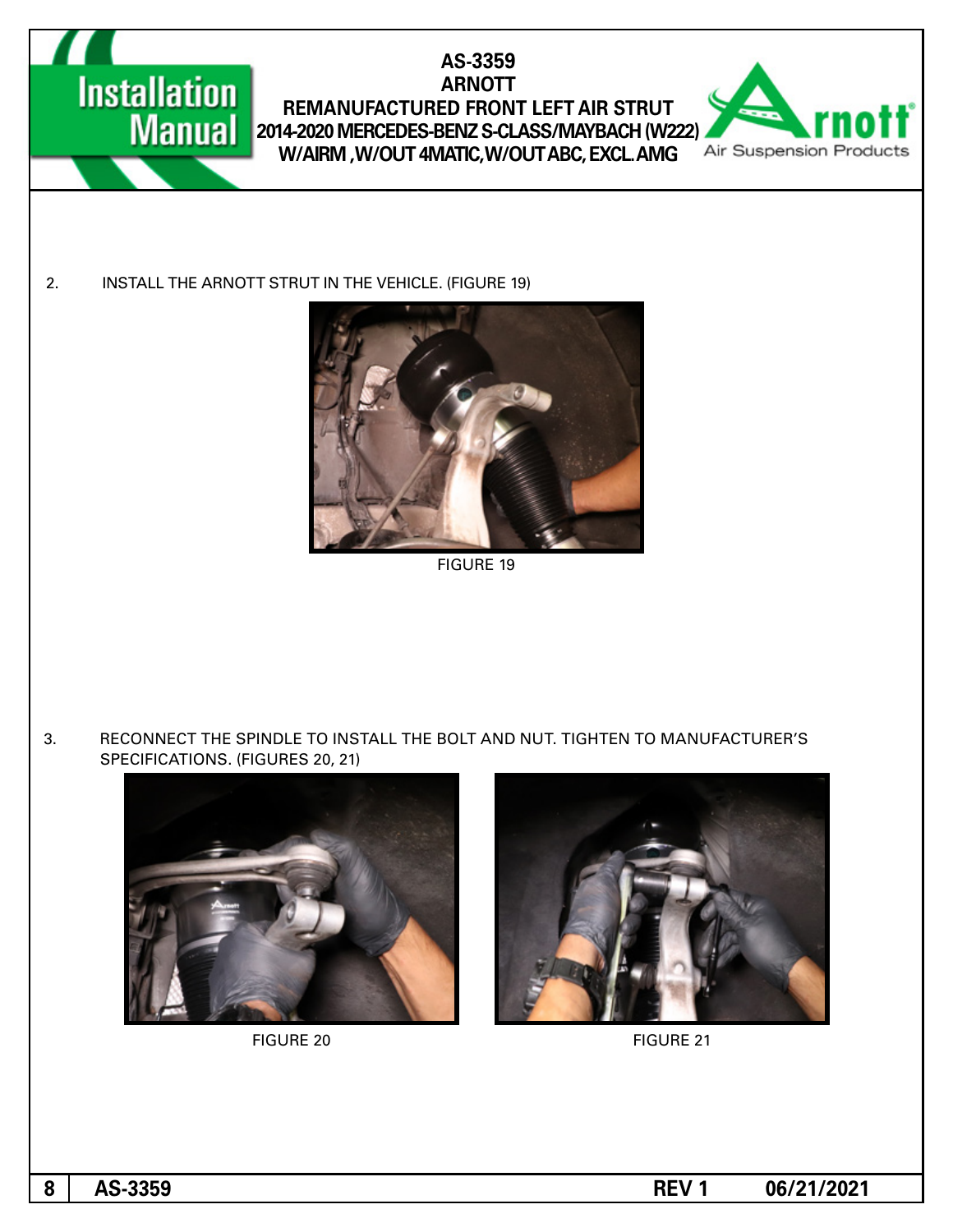# **Installation**

### AS-3359 **ARNOTT REMANUFACTURED FRONT LEFT AIR STRUT Manual** 2014-2020 MERCEDES-BENZ S-CLASS/MAYBACH (W222) **W/AIRM, W/OUT 4MATIC, W/OUT ABC, EXCL. AMG**



4. REINSTALL THE BOTTOM MOUNT BOLT AND NUT. TIGHTEN TO MANUFACTURER'S SPECIFICATIONS. (FIGURE 22)



22 FIGURE

5. INSTALL THE THREE (3) TOP MOUNT NUTS PROVIDED IN THE ACCESSORY KIT. TIGHTEN TO MANUFACTURER'S SPECIFICATIONS. (FIGURE 23)



**FIGURE 23** 

6. CONNECT THE TWO (2) ELECTRICAL CONNECTORS TO THE NEW STRUT SOLENOID. (FIGURES 24, 25)



FIGURE 24 FIGURE 25



**06/21/2021 -45-3359**